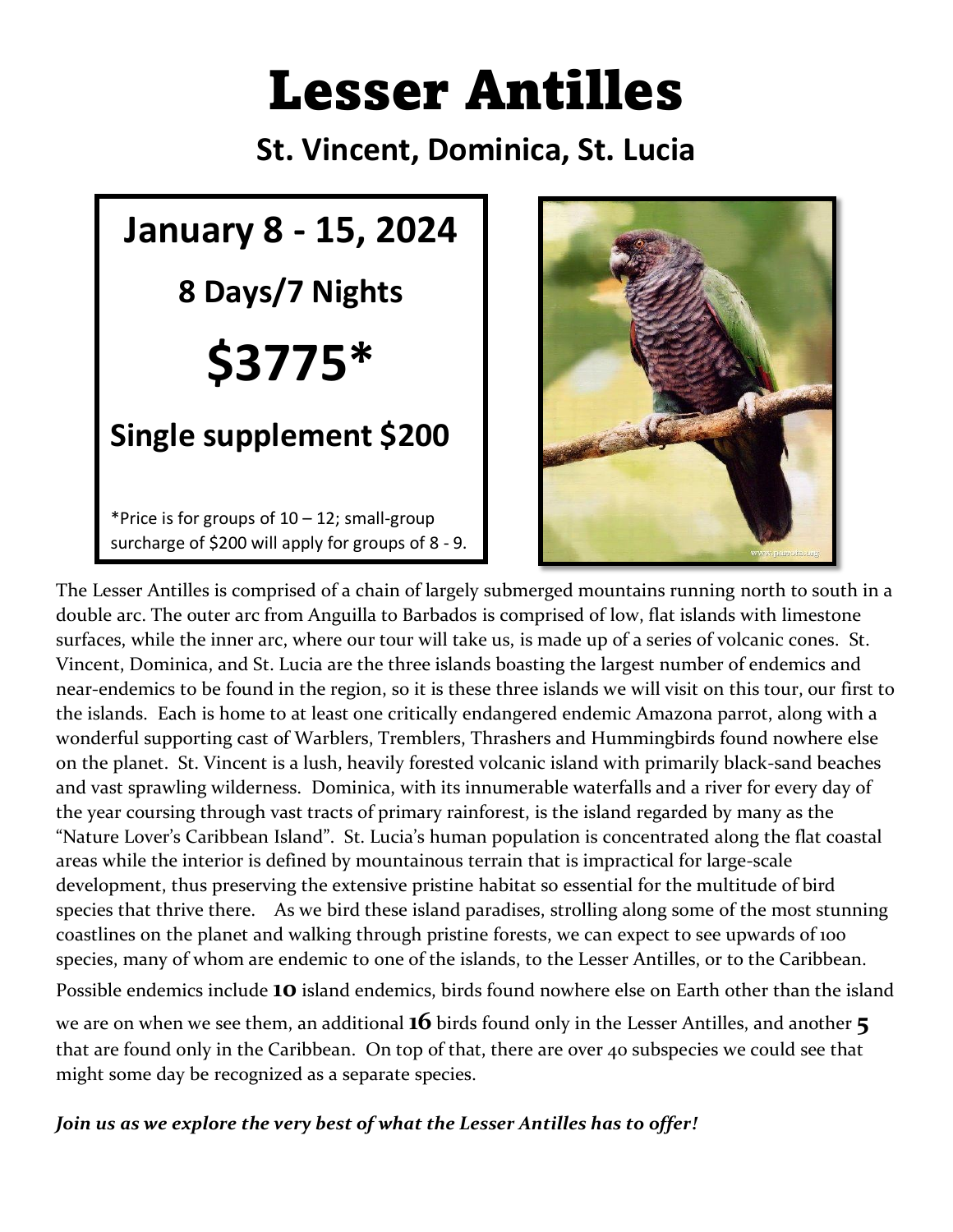## **DETAILED ITINERARY**

#### **Day 1, January 8: ARRIVAL, ST. VINCENT**

Touching down at the recently completed Argyle International Airport on the island of St. Vincent, we are met by pre-arranged transport and taken in air-conditioned comfort to our beachfront accommodation - a local family-owned hotel, on the southwestern and only white-sand shoreline of the island. After checking in and having a bit of time to freshen up, we will convene in the lobby for a stroll through the gloriously manicured gardens, alive with a variety of flowering tropical plants. Here we should enjoy encounters with species that thrive in this southern corner of the Lesser Antillean chain. The all-black endemic subspecies of **Bananaquit**  dancing amongst the brilliant yellow Alamandas, the **Spectacled Thrush** gorging itself on Christmas Palm berries, cooing **Eared Doves** perched in mighty Tamarinds, and the unmistakable call of a near-endemic *Myiarchus* - the **Grenada Flycatcher** – flitting expertly from low-lying limbs to pluck insects out of mid-air.

From the gardens we make our way onto the poolside deck where (cocktail in hand, should you wish) we gaze out across a tranquil bay at glistening turquoise waters and anchored yachts bobbing gently on the rhythmic swells of the Caribbean Sea. Overhead **Magnificent Frigatebirds** soar by effortlessly, while at eye level small teams of **Brown Boobies** and the odd lone **Brown Noddy** skim the surface of the sea. As the sun begins to set over the water, it signals the arrival of the nightshift – **Yellow-crowned Night Herons** stealthily emerging from the forested shoreline to pursue crabs along the shore

We dine tonight in the hotel's open-air, oceanfront restaurant. The vast majority of food consumed on St.Vincent is locally grown and produced, and the wide variety on the menu is testament to the plethora of vegetables, pulses ( beans, chickpeas, lentils) and ground provisions (yam, dasheen) that thrive in the rich volcanic soils of the island. Try the tantalizing saltfish buljol as a starter - delicious.

#### **Day 2,, January 8: ST. VINCENT**

Today we will have the privilege of being one of the few groups of people on the planet to observe flocks of **St. Vincent Parrots** filling the skies around us. We will leave our hotel before dawn to make for a site known only to a few local forestry officers, and one that sees our vehicle cross the same river seven times at different locations, until we reach a secret and truly remote area deep in the heart of the densely forested north. We will strategically select our spots atop a high ridge, and from here wait for the raucous



*St. Vincent Parrot*

parrots to emerge from their roosts in the lush forests around us. This spectacularly plumaged species has long been on the verge of extinction (still listed on the IUCN most threatened species on the planet), and the opportunity to have incredibly close views of this number of wild birds in their natural habitat is one of the highlights of the trip. We will spend the first couple of daylight hours today simply basking in their company. Given the time of year, in addition to witnessing this clever bird feeding and drinking from rainwater pooled in magnolia flowers, we may also have the opportunity to see pairs engaging in courtship behavior.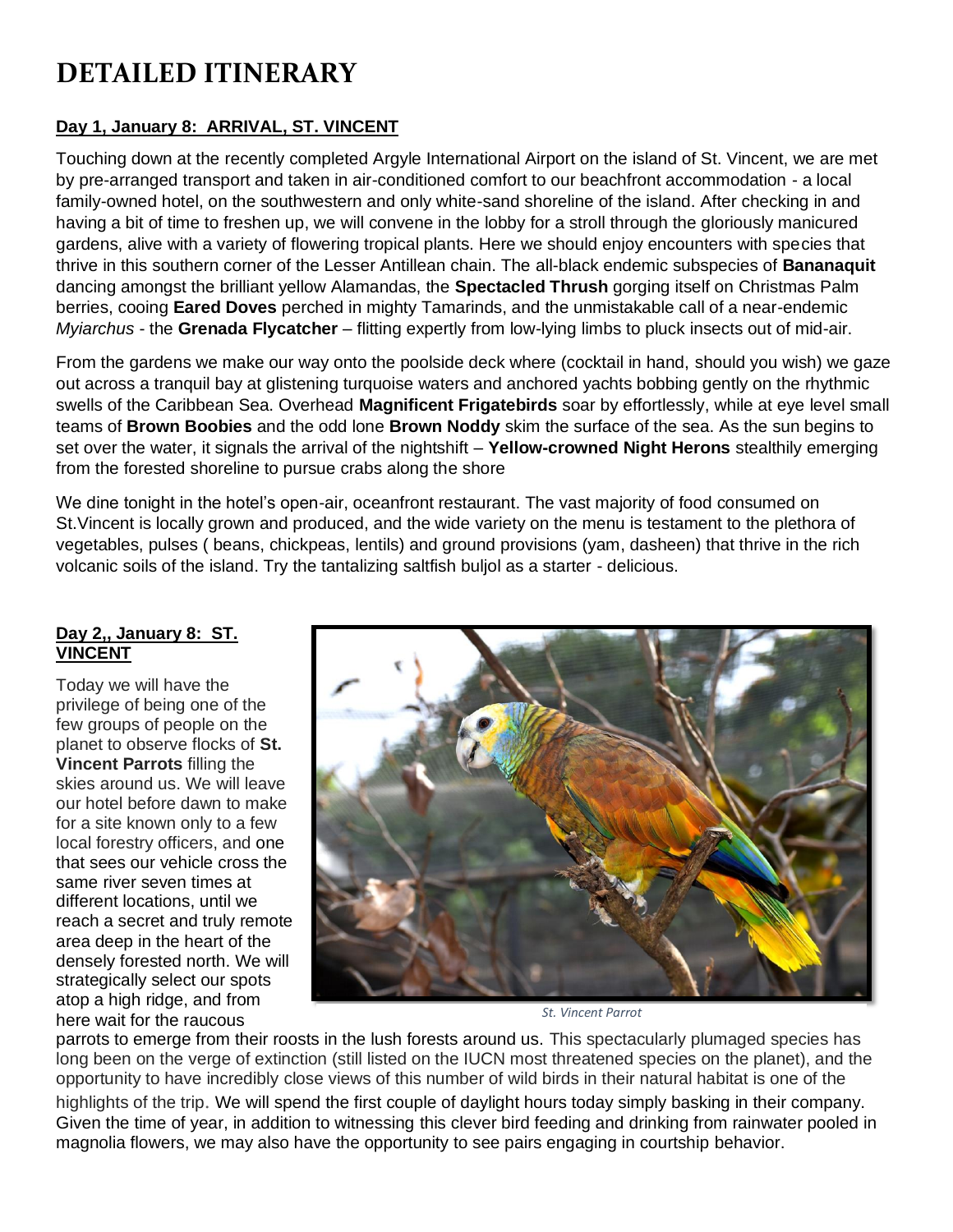Following our treasured time with the parrots, our van will descend the mountain, pulling over at select sites, where the ever-present mangoes and guavas prove an irresistible lure to **St.Vincent Tanagers**, **Lesser Antillean Bullfinch**, **Smooth-billed Ani** and even **Yellow-bellied Elaenias** (drawn to the fruit flies on the ripening fruit).

After a local lunch, we will enter the lush rainforests of towering Mt. Soufriere. Here, we will bird along forest paths lined with wild *Begonia*, *Cecropia* and *Ficus* to the best sites to see the critically endangered **Whistling Warbler**, along with a wonderful selection of other near endemic, as well as indigenous regional species, such as the stunning **Purple-throated Carib**, dainty **Antillean Crested Hummingbird**, and the first sighting of what on this trip will be two species of marvellous **Tremblers** endemic to the Lesser Antillean region. We will end





*Purple-throated Carib Antillean Crested Hummingbird*

our walk at a dry riverbed, above which regularly circle **Common Black Hawk** as well as the endemic subspecies of **Broad-winged Hawk**. We will need to be sure to guard our freshly picked fruit snack from inquisitive sapphire-headed St. Vincent Anoles determined for a taste.

After our early start today, by early afternoon we will return to our hotel, where we'll have the option of swimming in or just lounging by the pool, sitting in the gardens with a good book, descending the short wooden staircase to the beach and sinking our toes into the warm white sands, or (for those feeling adventurous) joining our guide for a gentle snorkeling excursion over nearby reefs teeming with a variety of tropical fish species.

Another sumptuous dinner at the hotel will be enjoyed tonight.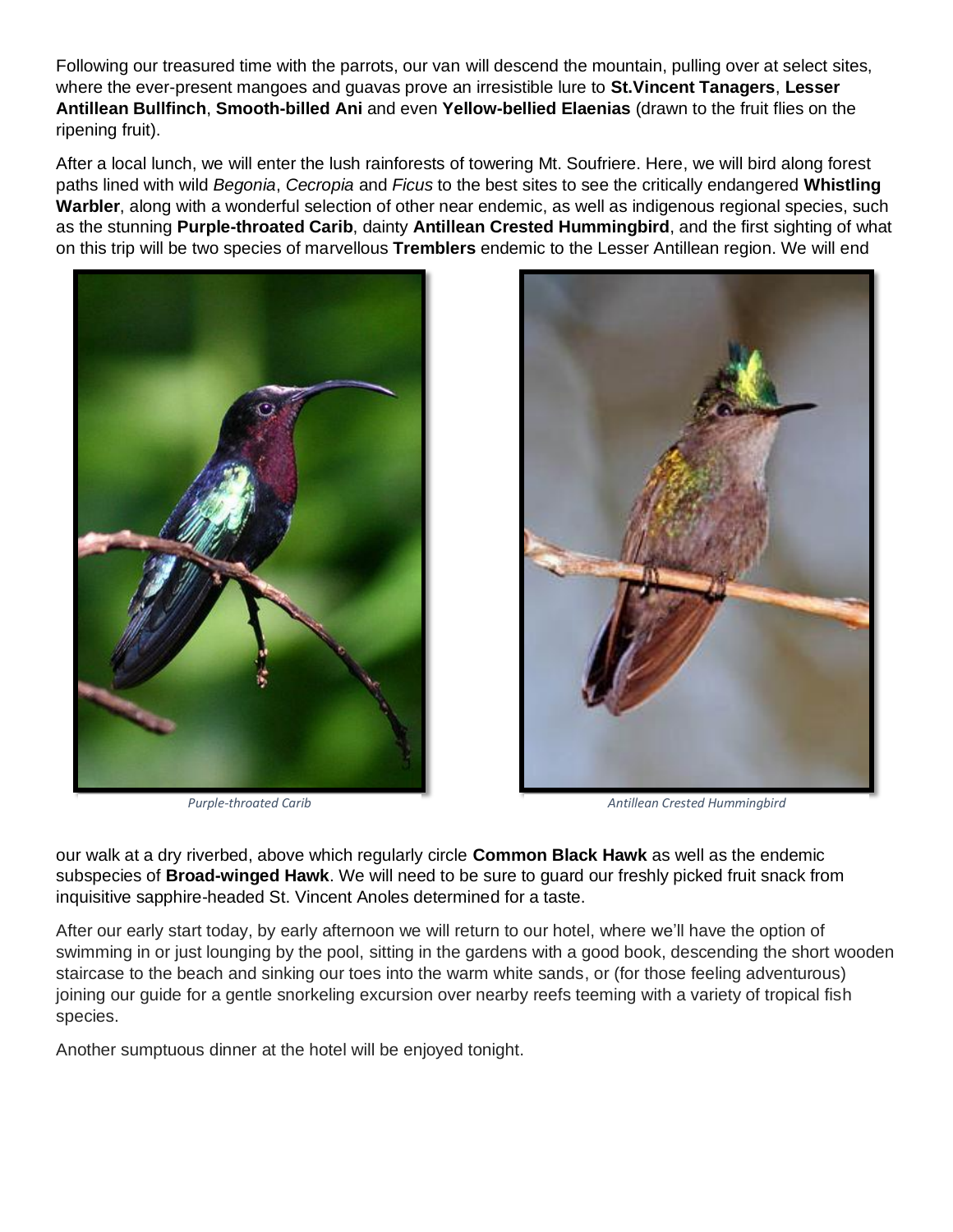#### **Day 3, January 10: DOMINICA**

At 9 a.m. we will take the short flight to Dominica, the "Nature Lover's Caribbean Island". This island offers a snapshot into what many of the more developed islands of the region would have resembled in years gone by.

After pausing at a roadside stand to sample a selection of homemade tamarind and golden apple juices, our vehicle will climb high during this, our initial foray into the island's Northern Forest Reserve. We will not have been travelling far before the mellifluous calls of an array of different species give us cause to pull off the track to investigate. Birds including **Zenaida Dove** and the **Scaly-breasted Thrasher** provide excellent views by perching conspicuously in sparsely leafed mangoes, while pairs of delicate **Plumbeous Warblers** leap along the creeping vines dangling tantalizingly close to our heads and **Black-faced Grassquits** and **Common** 



*Lesser Antillean Euphonia*

**Ground Doves** flit along the grass edge at our feet. This forest is also home to a significant population of stumpy-legged Red-rumped Agouti.

These species are wonderful, and as the vehicle meanders ever higher, we will continue to be greeted by the cast of ever more brightly colored characters whose preference it is to inhabit even loftier climes. We can hope to see the delightful **Lesser Antillean Euphonia** delicately plucking the tiny fruit of a mistletoe and the resplendent **Eastern Red-legged Thrush** seemingly determined to catch a glimpse of us as we make our way through one of the highest small holdings on the island. This is a wild and largely unspoiled land where the vast majority of the population is still rural and make their living from harvesting ground

provisions such as dasheen and pineapple that grow rapidly in a rich volcanic soil.

Our quaint family-owned hotel is perched high atop a 100-foot cliff offering breathtaking views of a vast expanse of Caribbean Sea. Here we will enjoy Creole cooking prepared by experienced local chefs.

#### **Day 4, January 11: DOMINICA**

This morning we wake to the smell of rich Dominican coffee as we set off at dawn in order to give ourselves the best opportunity to see one of the rarest species, not only in the region, but on the entire planet – the



*Imperial Amazon (Imperial Parrot)*

majestic **Imperial Parrot (aka Amazon)**. Perched overlooking deep verdant valleys and with the distant sound of thunderous rivers coursing far below us, we will scan the canopies of towering emergents for the undoubted monarch of this land. It's more gregarious cousin, the **Red-necked Parrot (aka Amazon),** provides more frequent entertainment as small flocks awaken to flutter from one fruiting tree to another, while behind us, the trapline habits of the near-endemic **Blue-headed Hummingbird** ensure that we regularly turn our attention to small patches of *Costus spictatus*. Fifty-five species of butterflies, including regional endemics such as Dominican Hairstreak, Godman's Hairstreak, Godman's Leaf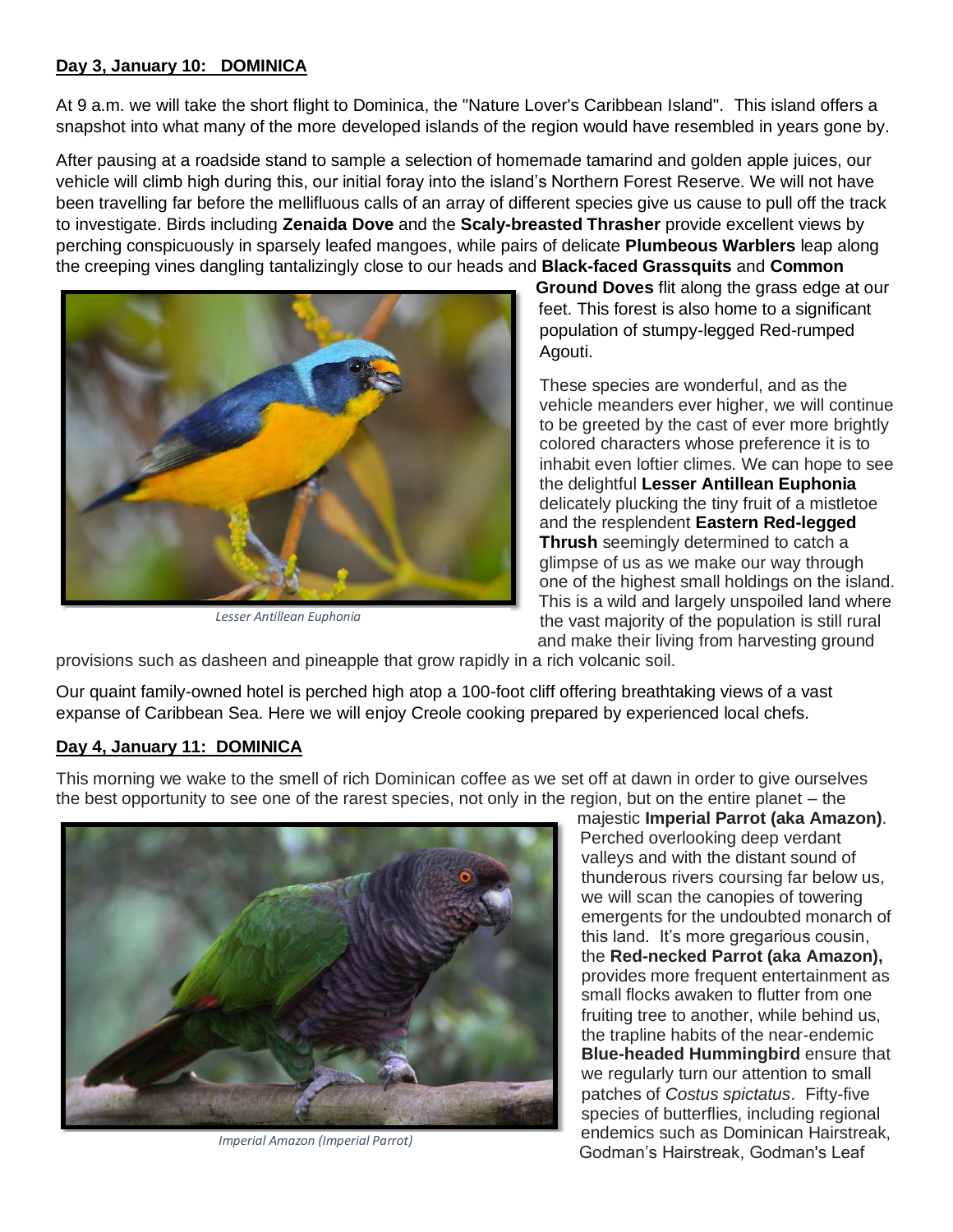and St.Lucia Mestra, have been recorded on Dominica, and these, along with more wide-ranging Caribbean Buckeye and Cassius Blue, ensure that our eyes are drawn to every sunlit area of forest floor during our time in the forest. But it is the Imperial Parrot (aka Amazon) we are here to see, and with a population of less than 50 individuals, patience will be needed, but ultimately rewarded if the tell-tale call is heard.

Creeping ever so silently through the forest, it can sometimes be possible to track the call to the very tree in which the bird is perched. It is truly wonderful to hear this unique and oddly unnatural sound (that of a creaking rusty metallic gate swinging open) emanating from the canopy overhead and resonating out across the valley floor below. Click here to hear the sound: [Imperial Amazon \(Amazona imperialis\) :: xeno-canto](https://xeno-canto.org/species/Amazona-imperialis) [Imperial Parrot -](https://ebird.org/species/imppar1) eBird (click on the "listen" button)

When such patience is rewarded and those rich dark purples and scaled bronze neck and head of this truly majestic bird are first seen, the elation and unbridled joy to be felt simply cannot be matched. This is the mighty **Imperial Amazon** - national bird of Dominica and one of the undoubted stars of our trip!

On the topic of rarities, our vigil this morning will also target a bird that has only recently been sighted on the

island after a long hiatus. The bizarre habits of the **Black-capped Petrel** lure breeding birds to the high mountainous regions of Dominica. As our tour sees us on the island in the middle of breeding season, we will have as good a chance as possible for sightings of ghost-like apparitions winging their way from roosting and nesting sites to the sea to feed. It must be stressed that, although we will be in the right habitat and at the right time, the likelihood of sightings of petrels remains low due to the vast expanse of habitat and extremely low numbers of birds that have returned to once again call Dominica home.

Our picnic lunch is as local as it gets – your choice of delicious curried beef, vegetarian or goat rotis, enjoyed at an abandoned visitor centre in the middle of the forest. We will continue birding for the remainder of the day, where encounters with other indigenous specialties including **Forest Thrush, Pearly-eyed Thrasher** and the endemic subspecies of **Antillean House Wren** are but a few of our targets.



*Pearly-eyed Thrasher*

#### **Day 5, January 12: DOMINICA**

The waters surrounding these islands are amongst the most beautiful and idyllic in the world, and what better way to enjoy them than to set sail!

A significant number of species of whale and dolphin have been sighted in Dominica's waters, and we will set out to find them by joining an experienced captain and crew on a quest for ocean giants! Large pods of **Shortfinned Pilots** are the most commonly seen, while other larger species such as **Humpbacks** and **False Killers** have also been spotted swimming above this island's deep oceanic trenches. There is even a strong possibility of an encounter with the island's resident population of **Sperm Whale,** for Dominica is the only country in the world whose waters are home to mothers and calves year-round. In addition to these behemoths, a large number of dolphins are also regularly drawn to the deep ocean chasms that surround this volcanic island; several species, including **Fraser's**, **Spotted** and **Spinner Dolphins** could be seen during our trip. While on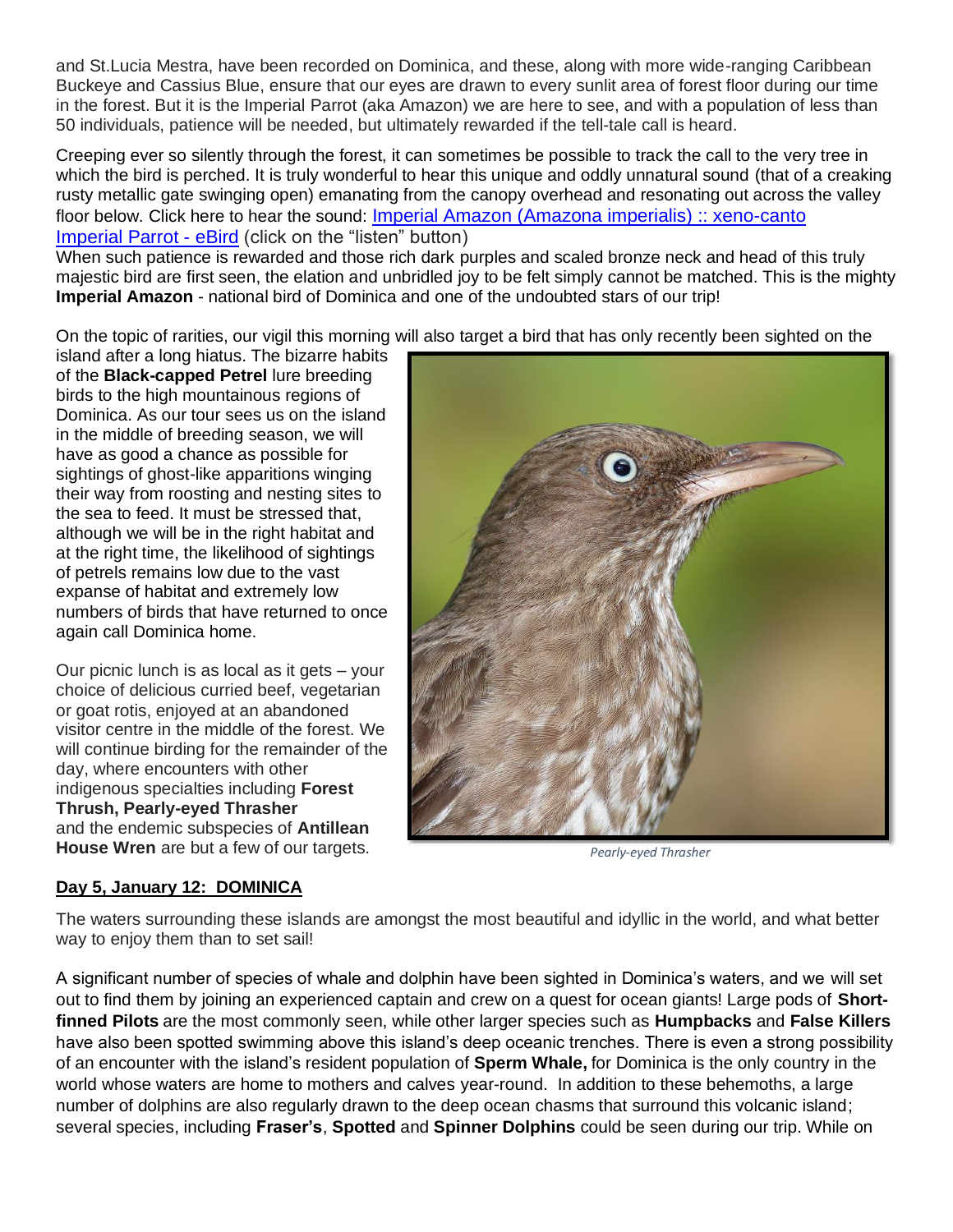our quest for marine mammals, we will take advantage of our time out on the water to scan the seas for pelagics - from **Cory's Shearwater** to **Wilson's Storm Petrel** and several species of gulls and terns.

After our adventure on the seas, we will return to while away the afternoon at our hotel, or should you prefer, descend the path to the wilds of a rocky shoreline, where we can enjoy a relaxed stroll and fly-bys of squadrons of **Brown Pelican**. Should we not have seen a particular target species on either of the previous two days, we also have the option of returning to the montane forest, a mere 20-minute drive away, for another try before dinner.

#### **Day 6, January 13: ST. LUCIA**

From the moment the dark green silhouette of volcanic St. Lucia comes into view, you know you are in for something special. The view from our plane window confirms that towns and settlements are very much concentrated along the flat coastal areas, while the interior is defined by mountainous terrain, impractical for large-scale development. Such a topographical deterrent has been instrumental in preserving the extensive pristine habitat so essential for the multitude of bird species that thrive here.



*St. Lucia Warbler*

Upon arrival at the regional airport in Castries, the vibrant, pulsing and history-rich capital of St. Lucia, we will take time to explore the thirdlargest open-air market on the planet, selling almost everything that the diverse and varied islands in the Caribbean chain have to offer. We will sample fresh fruit and local culinary delights as we meander through the plethora of goods and wares on offer from hundreds of artisans and vendors.

From Castries, we will drive to the remote hillside village of Bouton. Near this close-knit Rastafarian community exists a unique ecotone, an area known to harbor species

unique to this tiny island gem. It is no exaggeration to state that here numerous species of tropical birds will join the myriad Gulf Fritillaries, Cloudless Sulphurs, and Great Southern Whites flitting all around us. Overhead, **Lesser Antillean Swifts** manipulate the air currents while amongst the trees colorful **St. Lucia Warblers** peer underneath leaves in search of gorging caterpillars. Overhanging tree limbs represent perfect vantage points for **Lesser Antillean Flycatchers** to launch attacks on winged insects, and an abundance of fruits ripening in the tropical sun prove an irresistible lure for opportunistic **St. Lucia Orioles**. We may even be fortunate enough to enjoy an audience with the much-coveted **Bridled Quail Dove;** the north of the island remains one of the few remaining areas where this secretive forest dweller can still be found.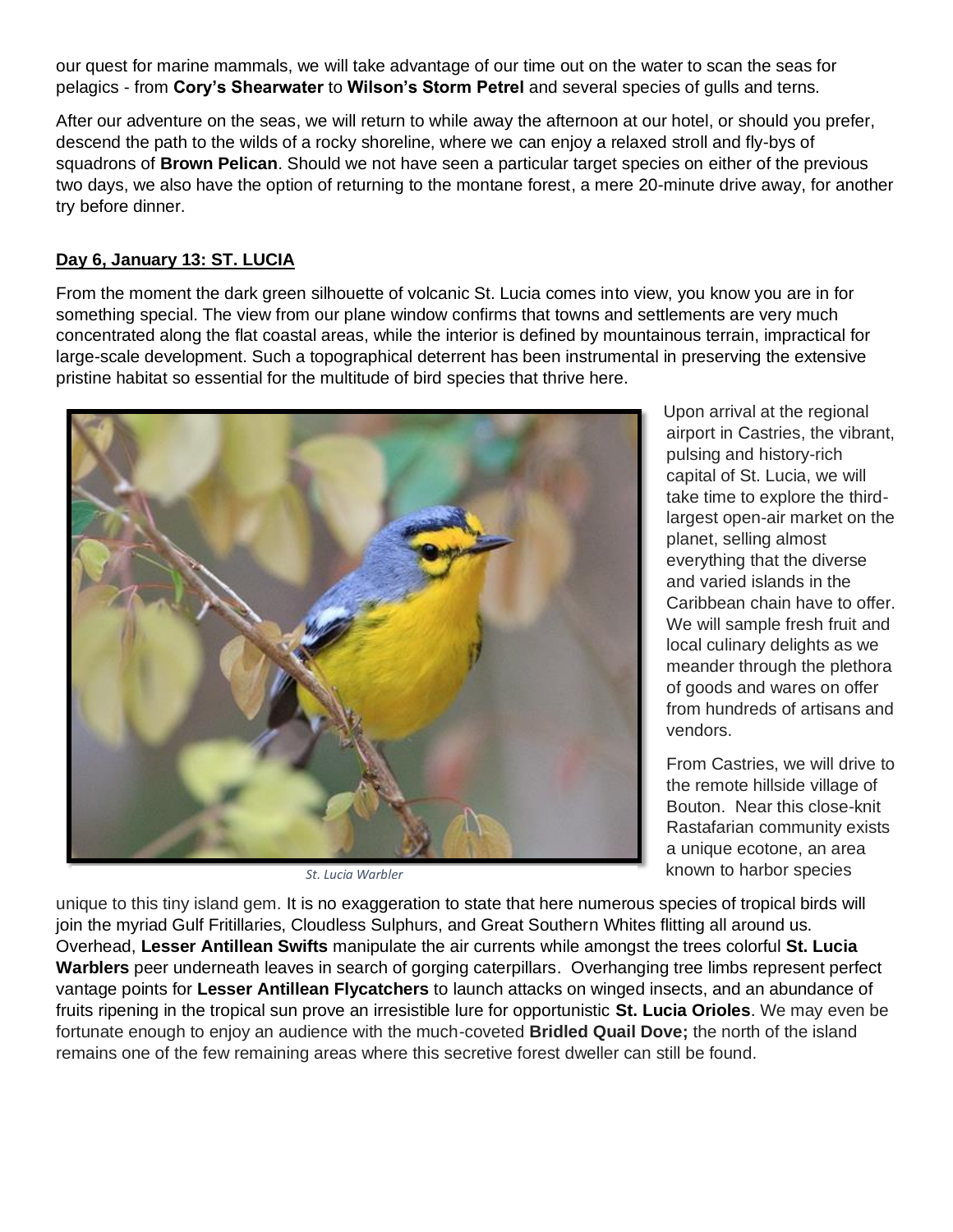

*Bridled Quail Dove*

On the way to our hotel, we will stop at the sprawling Aupicon Wetlands where yellowish stems of the sedge that dominate this largest marsh on the island are seemingly ablaze in the orange glow of a late afternoon tropical sun. The marsh is inhabited by a wide variety of wetland species, and we will enjoy stunningly close views of nesting **Piedbilled Grebes** and the Caribbean races of **American Coot** and **Green Heron.** As we take up our vantage point atop a small hillock perfectly placed to the east of the main body of water, we are treated to a display of birdlife in perfect light the return of hundreds of **Cattle**  and **Snowy Egrets**, winging their way low over the water and into a roost in the center of the wetland. These are soon joined by **Great Egrets**, **Tricolored** 

**Herons**, and **Little Blue Herons,** which each serve to further saturate species sightings already dominated by **Blue-winged Teal, Lesser Scaup** and the entertaining **Belted Kingfishers**.

An idyllic, locally run, small hotel, surrounded by forested hills and offering a stunning view of a glittering sheltered bay is our home for the next two nights. The Inn is owned and managed by a lovely couple. The lady of the house handles the business side of things, and her partner prepares the fine cuisine, having trained and worked in Paris as a chef for many years. Prepare your taste buds for a treat! All of the food for our meals is locally sourced, and the fish is bought directly from the market at Dennery, supporting this local community.

#### **Day 7, January 14: ST. LUCIA**

This morning, we will enjoy a leisurely buffet breakfast on the sweeping open-air veranda, which will include locally grown pineapple, golden apples and mango as well as free-range eggs and local bacon and sausage. We will have a short 10-minute drive to see a rapidly vanishing habitat, the tropical dry broad-leaved forest. Over the years, this primarily coastal habitat has tended to be the first to be destroyed in order to make room for prime beachfront property. Here on St. Lucia, this unique habitat now protects the last remaining populations of one of the rarest species we will see on the trip, the **White-breasted Thrasher**, along with a number of other curious inhabitants such as the brazen **Lesser Antillean Saltator**, curious **Mangrove Cuckoo** and endemic **St. Lucia Blackfinch**.

From here, we will make for the island's showpiece natural attraction – the sprawling Des Cartiers Rainforest. Des Cartiers is dominated by numerous towering trees, including the majestic and aromatic Lansan, the impressive Sandbox and towering Caribbean Royal Palm. Along with the emergent trees, we'll find gargantuan Tree Ferns and tiny bromeliads and orchids, all indigenous to the region. We will spend a wonderful morning here, walking the well-maintained trails and learning about the wondrous diversity of life all around us.

Our forest walk will culminate at an observation area where we are afforded excellent views of the island's national bird (and most colorful of all Amazonas) – the magnificent **St. Lucia Parrot.** We will watch the birds coursing across the valley below us, moving diligently from one fruiting tree to another. At this idyllic site, we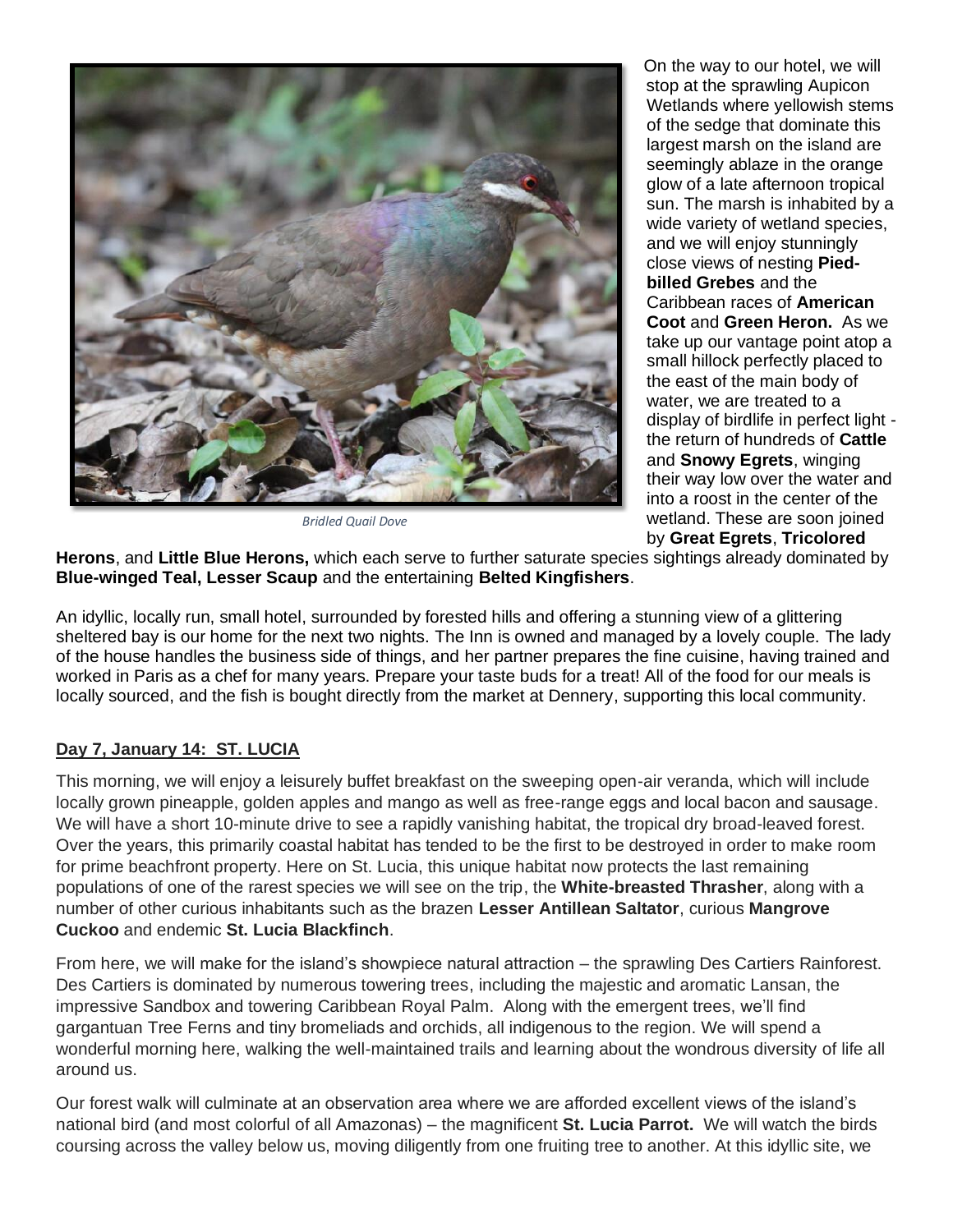are also continuously in the presence of a myriad of other deep forest dwellers. Sightings of the ethereal **Rufous-throated Solitaire** flitting from liana to liana are intermingled with appearances by near endemic **Grey Tremblers** probing their long bills into palm husks for unsuspecting prey. **Caribbean Elaenias**, and bedazzling **Green-throated Caribs** are also possible.

As dusk approaches, excitement builds as we make use of our 4x4 vehicles to negotiate a largely unused track in the rural Northeast to access a vast grassland dominated by pockets of Shak Shaks (*Albizia lebbeck*) and White



*St. Lucia Parrot*

Cedar (*Tabebuia pallida*). This is the land of the Nightjar. Undoubtedly one of the most challenging of the St.Lucian endemics to see, the **St.Lucia Nightjar** will require we set up our positions long before the birds' haunting calls begin. As night falls, we will use the calls to hone in on their location. Before we head back to our hotel we will take time to scan the copses of trees for Lesser Antillean Iguana and opossum.

#### **Day 8, January 15: ST. LUCIA**

There are few places on the planet that can match the remarkable beauty and incredible variety of the Caribbean, and as is the case with the other Lesser Antillean islands on this trip, St. Lucia's small size means that, for a birder and nature enthusiast, a good birding site is seldom far away.

So it proves on our final full day of birding, when after a leisurely breakfast, we will leave our quiet Inn and head to a nearby coastal site where sea spotting can reveal **Great** as well as **Lesser Black-backed Gulls**, **Red-footed Booby**, **Royal Tern, Roseate Tern, Laughing Gull** and even some pelagics fond of circumnavigating St.Lucia, an island well-placed for sightings of these wonderful winged wanderers. From here we will make the short 15-minute drive to the top of one of the highest points on St. Lucia, where, standing on an exposed plateau, we are treated to numerous fly-bys by the stunning **Red-billed Tropicbird**. Brilliant, gleaming white bodies followed by long streamer-like tails whistle by at eye level. With a backdrop of a deep, navy-blue Atlantic Ocean stretching to the horizon, we will bid a fond farewell to the magical islands of the Lesser Antilles.

As midday approaches, our van will begin its descent toward the international airport a mere 10 minutes away, where we will catch our flights home.



*Red-billed Tropicbird*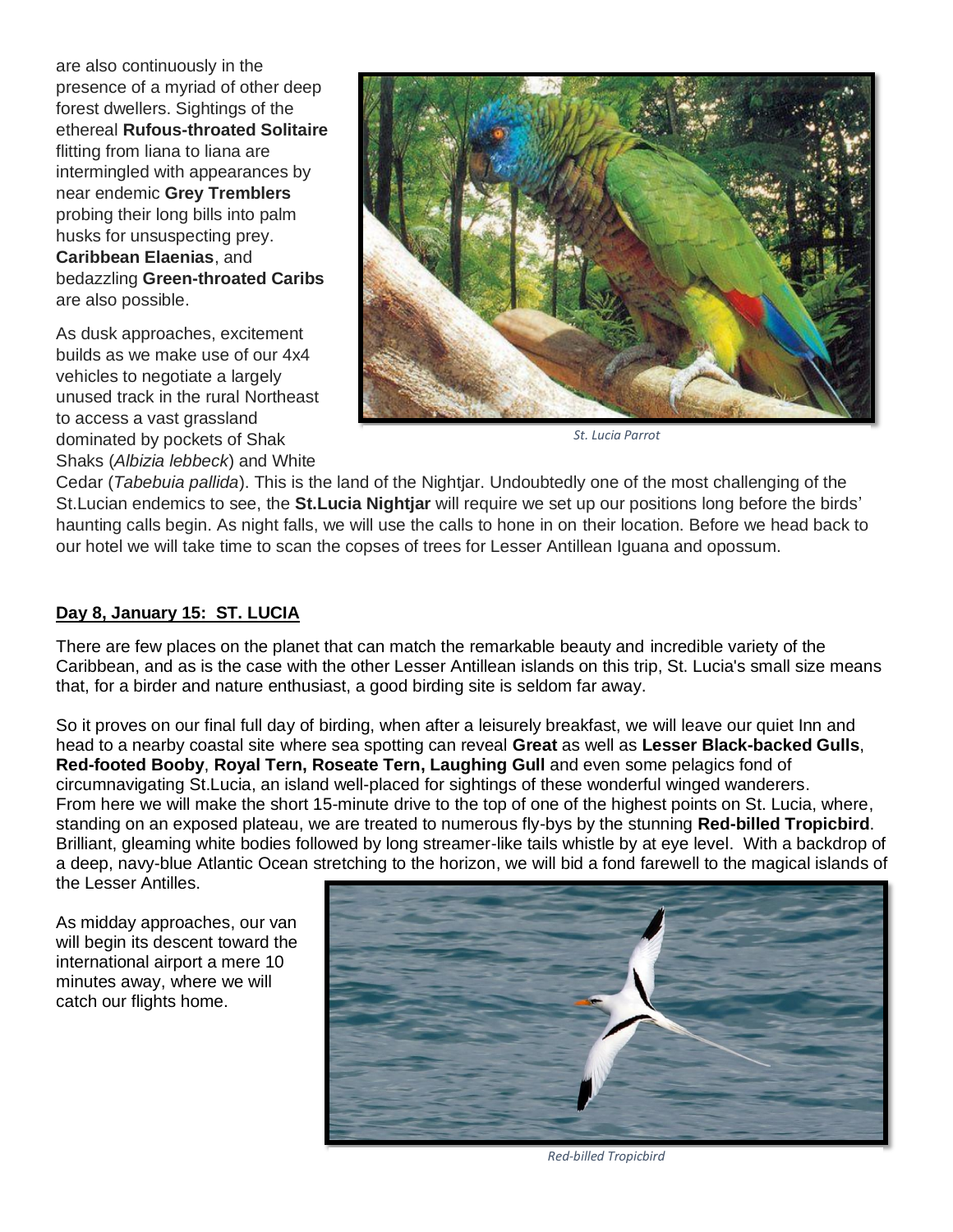### **Price Includes**:

- ~ Lodging in comfortable hotel/lodges
- ~ Breakfast, lunch, dinner every day beginning with lunch on day 1 and ending with breakfast on Day 8
- ~ All ground transportation and entrance fees
- ~ Internal airfare: St. Vincent Dominica St. Lucia
- ~ Airport transfers
- ~ Bottled water
- ~ Services of an expert birding guide and two *Cheepers!* Tour Leaders (Jim & Cindy Beckman)
- $\sim$  Pre-trip gift package, including customized checklist
- ~ Post-trip digital photo collection
- ~ Post-trip electronic copy of final checklist

## **Price does not Include:**

- ~ International round-trip airfare to St. Vincent and from St. Lucia
- ~ Alcoholic drinks
- ~ Travel insurance (*highly* recommended)
- ~ Gratuities
- ~ Expenses of a personal nature (laundry, phone calls, extra soft drinks and snacks, etc.)

#### **Cancellation policy:**

**Cancellation must be made in writing (email or snail mail) More than 6 months prior to departure – full refund of deposit Between 4 and 6 months prior to departure – 50% refund of deposit Less than 4 months prior to departure – No refund of deposit If cancellation occurs after full payment is made, a refund will be given only if the vacant spot is filled.** 

# **Trip insurance is** *highly* **recommended.**

**You can compare prices offered by various trip insurance companies at these websites: [http://www.quotewright.com/?sub\\_id=6056](http://www.quotewright.com/?sub_id=6056) www.insuremytrip.co[m](http://www.quotewright.com/?sub_id=6056)**